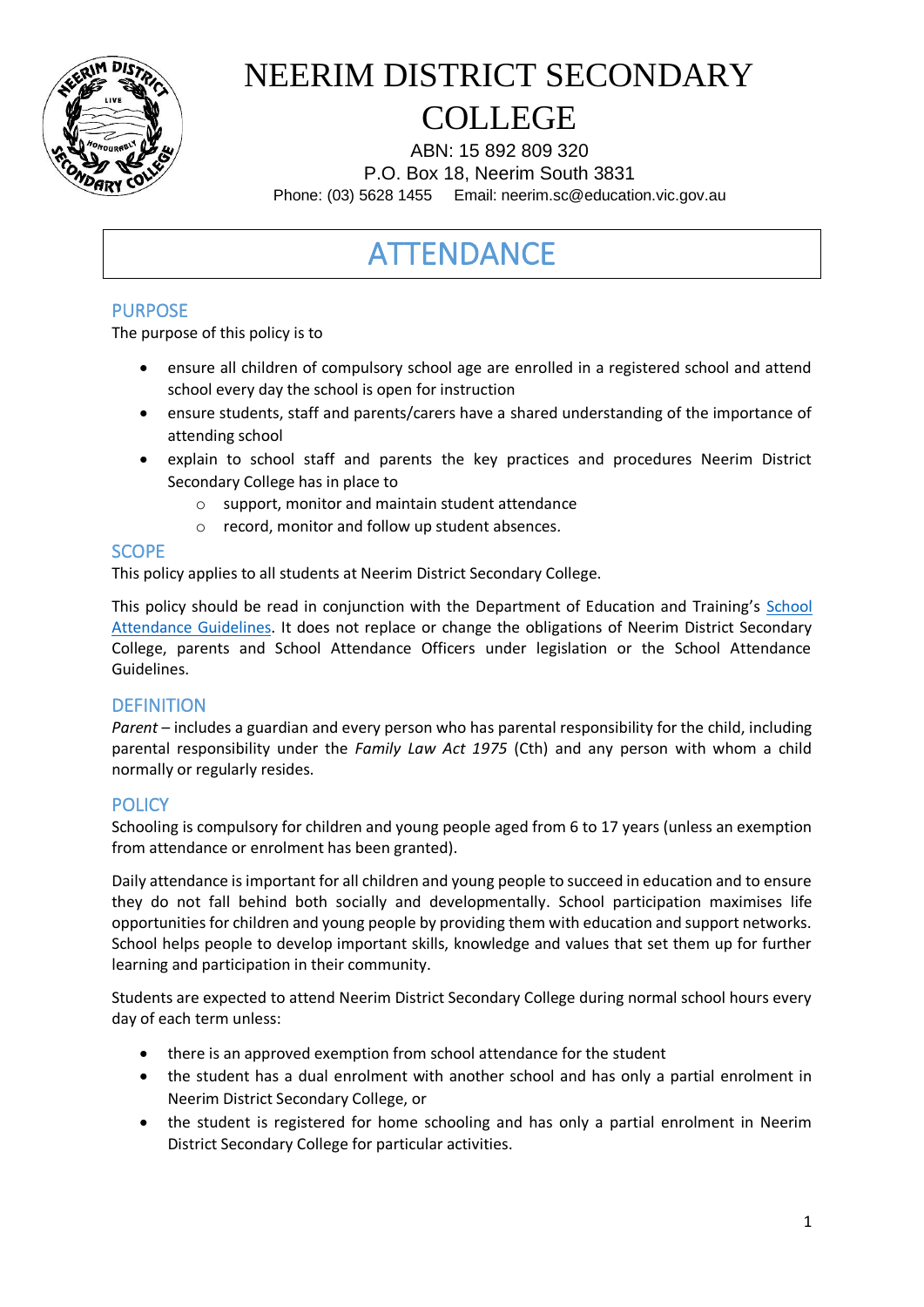

ABN: 15 892 809 320 P.O. Box 18, Neerim South 3831 Phone: (03) 5628 1455 Email: neerim.sc@education.vic.gov.au

Both schools and parents have an important role to play in supporting students to attend school every day.

Neerim District Secondary College believes all students should attend school all day, every day when the school is open for instruction and is committed to working with its school community to encourage and support full school attendance.

Our school will identify individual students or cohorts who are vulnerable and whose attendance is at risk and/or declining and will work with these students and their parents to improve their attendance through a range of interventions and supports.

Students are committed to attending school every day, arriving on time and are prepared to learn. Our students are encouraged approach a teacher and seek assistance if there are any issues that are affecting their attendance.

Neerim District Secondary College parents are committed to ensuring their child/children attend school on time every day when instruction is offered, to communicating openly with the school and providing valid explanations for any absence.

Parents will communicate with the relevant staff at Neerim District Secondary College about any issues affecting their child's attendance and work in partnership with the school to address any concerns.

Parents will provide a reasonable explanation for their child's absence from school and endeavour to schedule family holidays, appointments and other activities outside of school hours.

#### SUPPORTING AND PROMOTING ATTENDANCE

Neerim District Secondary College's *Student Wellbeing and Engagement Policy* supports student attendance.

Our school also promotes student attendance by offering attendance focused programs such as breakfast club and homework club.

#### RECORDING ATTENDANCE

Neerim District Secondary College must record attendance in every class. This is necessary to:

- meet legislative requirements
- discharge Neerim District Secondary College's duty of care for all students
- meet Victorian Curriculum and Assessment Authority requirements for VCE students

Attendance will be recorded by the classroom teacher at the start of each lesson/period using Compass.

If students are in attendance at a school approved activity, the teacher in charge of the activity will record them as being present.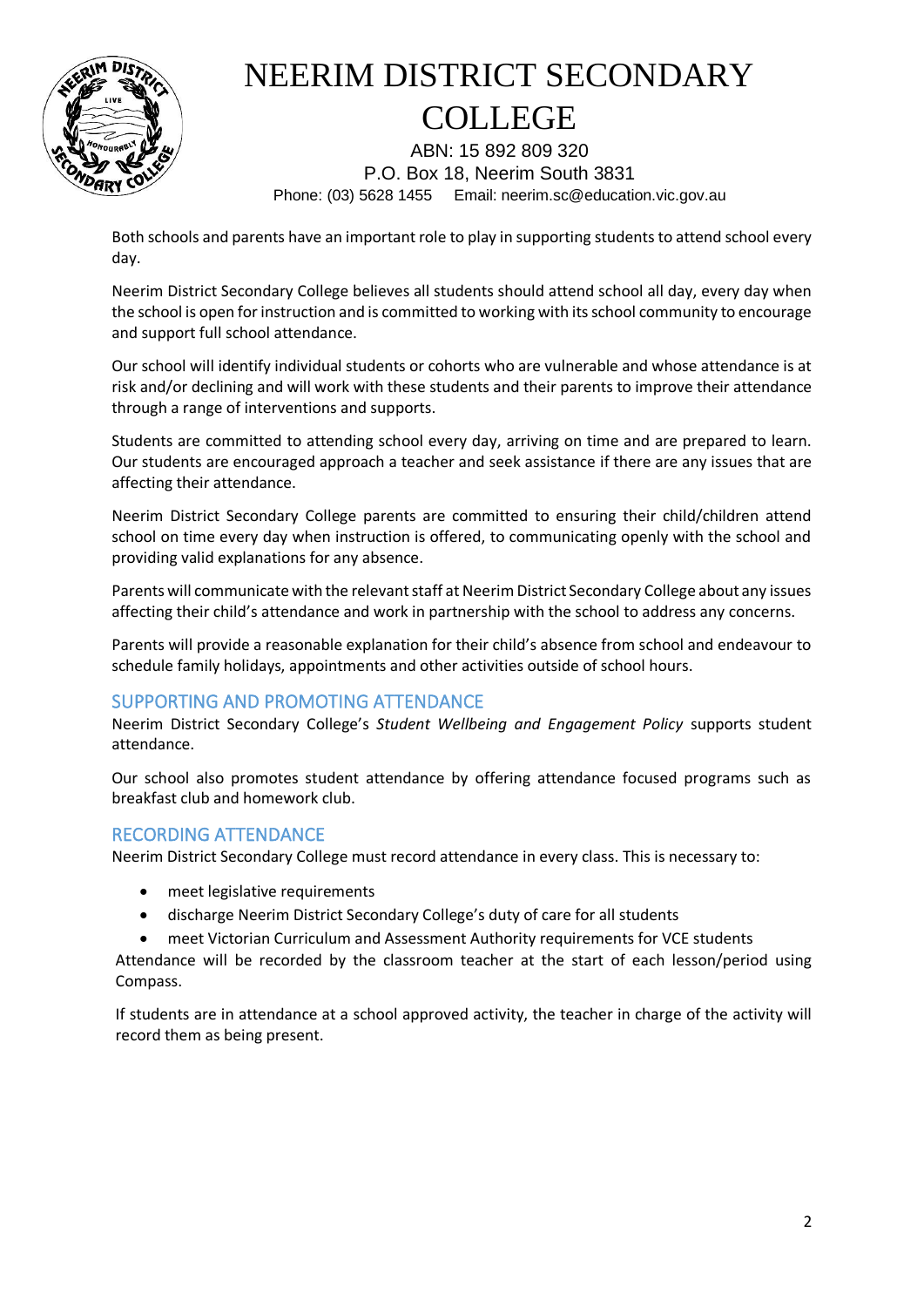

ABN: 15 892 809 320 P.O. Box 18, Neerim South 3831 Phone: (03) 5628 1455 Email: neerim.sc@education.vic.gov.au

#### RECORDING ABSENCES

For absences where there is no exemption in place, a parent must provide an explanation on each occasion to the school.

Parents should notify Neerim District Secondary College of absences by:

- contacting reception by either calling the school's number 03 5628 1455/
- via text 0448 553 734/Compass via the dashboard or email: neerim.sc@education.vic.gov.au for an an unplanned absence or informing the classroom teacher if it is a planned absence

If a student is absent on a particular day and the school has not been previously notified by a parent, or the absence is otherwise unexplained, Neerim District Secondary College will notify parents by SMS/push notification message. Neerim District Secondary College will attempt to contact parents as soon as practicable on the same day of the unexplained absence, allowing time for the parent to respond.

If contact cannot be made with the parent (due to incorrect contact details), the school will attempt to make contact with any emergency contact/s nominated on the student's file held by the school, where possible, on the day of the unexplained absence.

Neerim District Secondary College will keep a record of the reason given for each absence. The principal will determine if the explanation provided is a **reasonable excuse** for the purposes of the parent meeting their responsibilities under the *Education Training Reform Act 2006* and the School Attendance Guidelines.

If Neerim District Secondary College considers that the parent has provided a **reasonable excuse** for their child's absence the absence will be marked as '**excused absence**'.

If the school determines that no reasonable excuse has been provided, the absence will be marked as '**unexcused absence**'.

The Principal has the discretion to accept a reason given by a parent for a student's absence. The Principal will generally excuse:

- medical and dental appointments, where out of hours appointments are not possible or appropriate
- bereavement or attendance at the funeral of a relative or friend of the student, including a student required to attend Sorry Business
- school refusal, if a plan is in place with the parent to address causes and support the student's return to school
- cultural observance if the parent/carer notifies the school in advance
- family holidays where the parent notifies the school in advance

If no explanation is provided by the parent within 10 school days of an absence, it will be recorded as an 'unexplained absence' and recorded on the student's file.

Parents will be notified if an absence has not been excused.